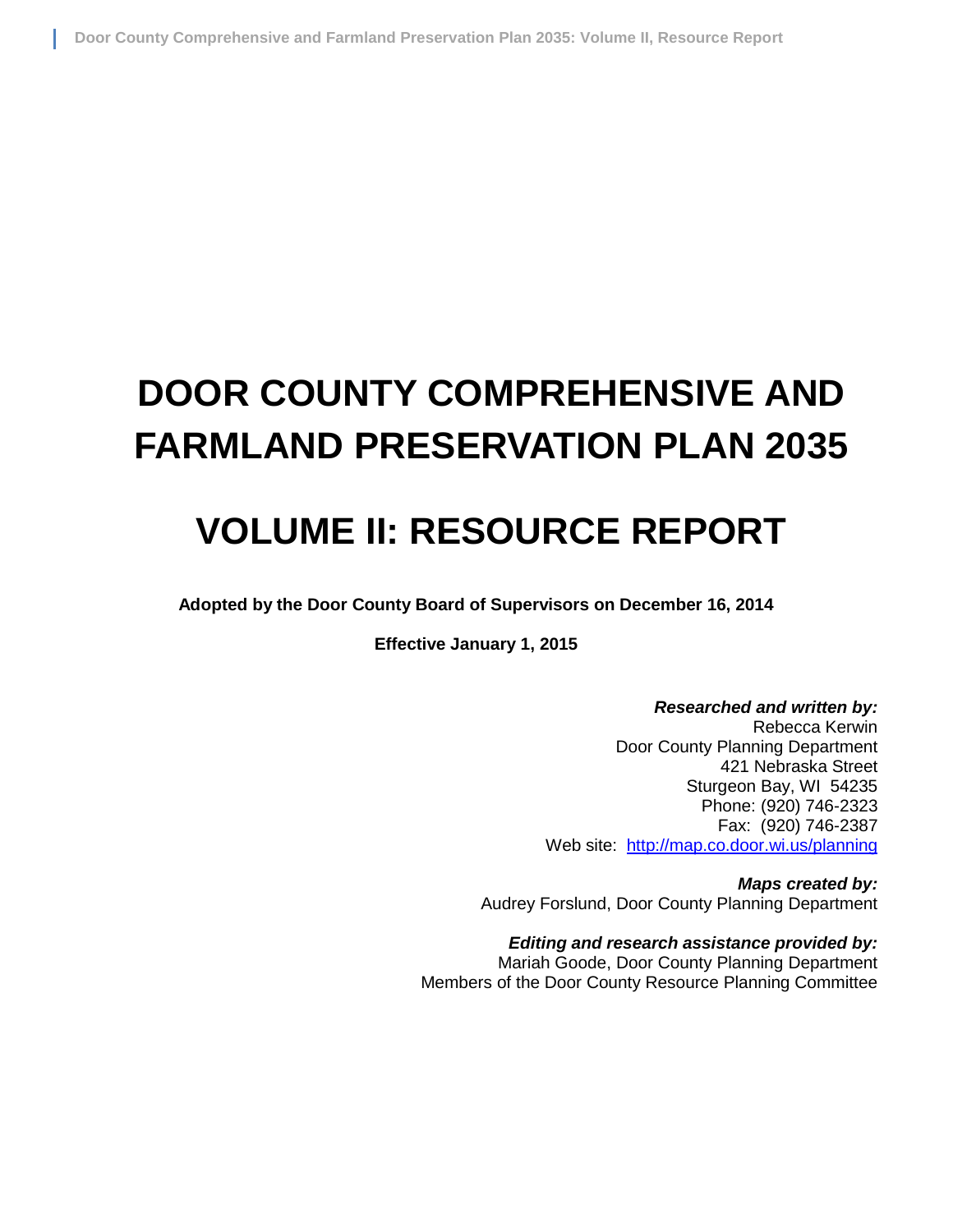### **Table of Contents**

| 1   |
|-----|
| 2   |
| 2   |
| 3   |
| 4   |
| 4   |
| 6   |
| 9   |
| 15  |
| 16  |
| 17  |
| 18  |
| 28  |
| 35  |
| 39  |
| 40  |
| 40  |
| 56  |
| 59  |
| 60  |
| 60  |
| 65  |
| 75  |
| 80  |
| 83  |
| 90  |
| 93  |
| 94  |
| 94  |
| 98  |
| 106 |
| 115 |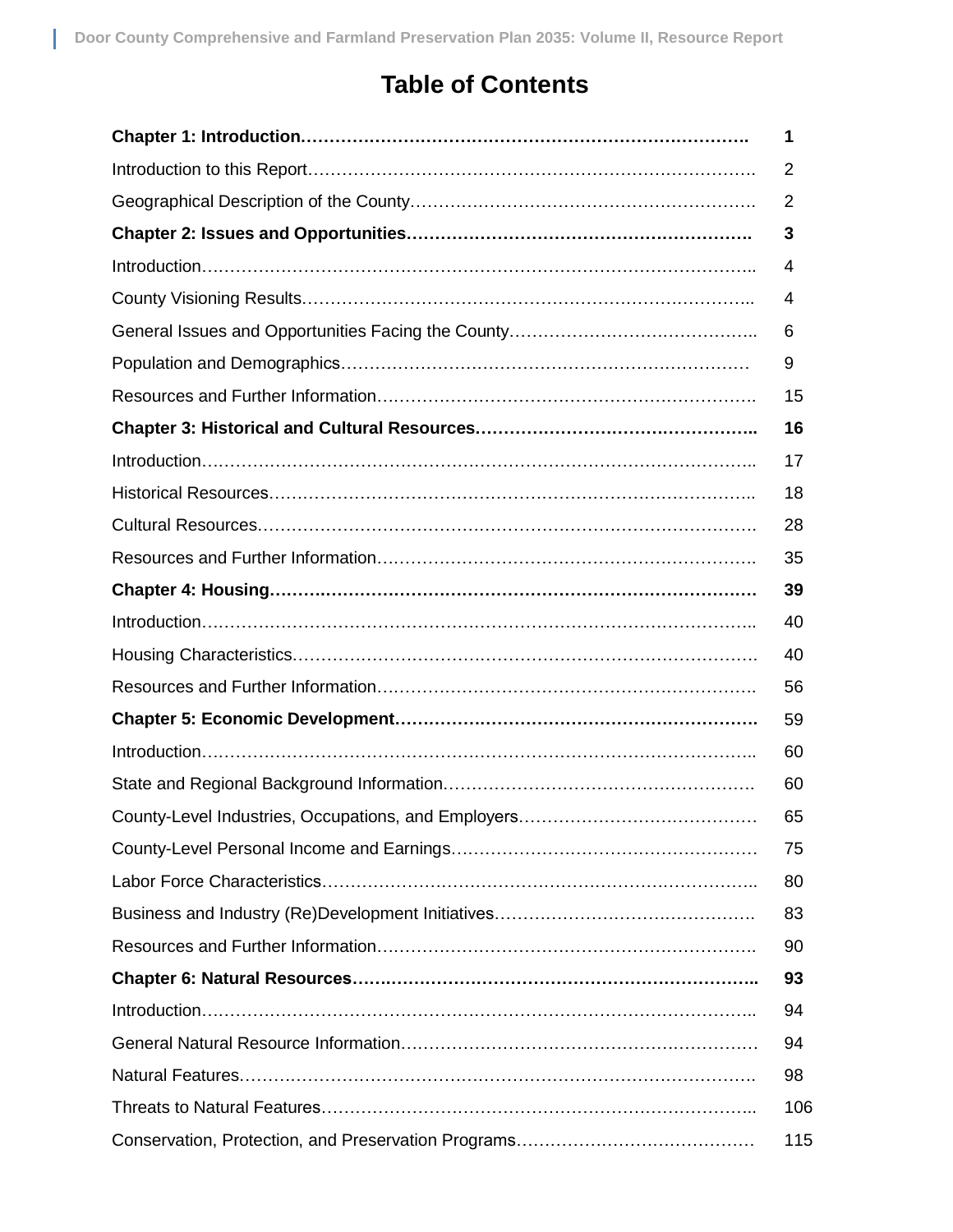### **Table of Contents (continued)**

|                      | 137 |
|----------------------|-----|
|                      | 139 |
|                      | 143 |
|                      | 147 |
|                      | 148 |
|                      | 148 |
|                      | 150 |
|                      | 154 |
|                      | 158 |
|                      | 166 |
|                      | 172 |
|                      | 174 |
|                      | 175 |
|                      | 175 |
|                      | 176 |
|                      | 187 |
|                      | 193 |
|                      | 195 |
|                      | 196 |
|                      | 196 |
|                      |     |
|                      | 228 |
| Chapter 10: Land Use | 232 |
|                      | 233 |
|                      | 233 |
|                      |     |
|                      | 240 |
|                      | 251 |
|                      |     |
|                      |     |
|                      | 260 |
|                      | 267 |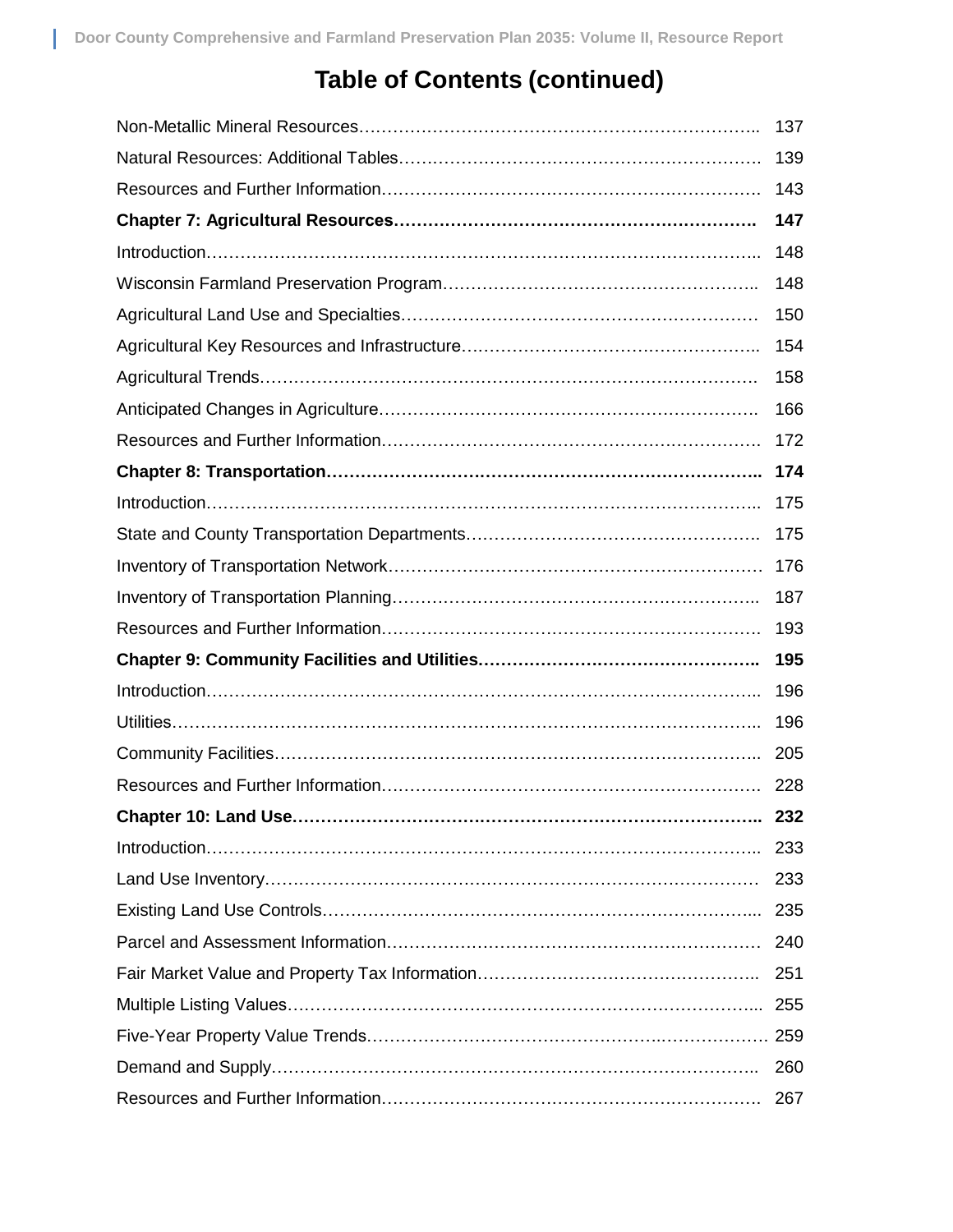## **Table of Contents (continued)**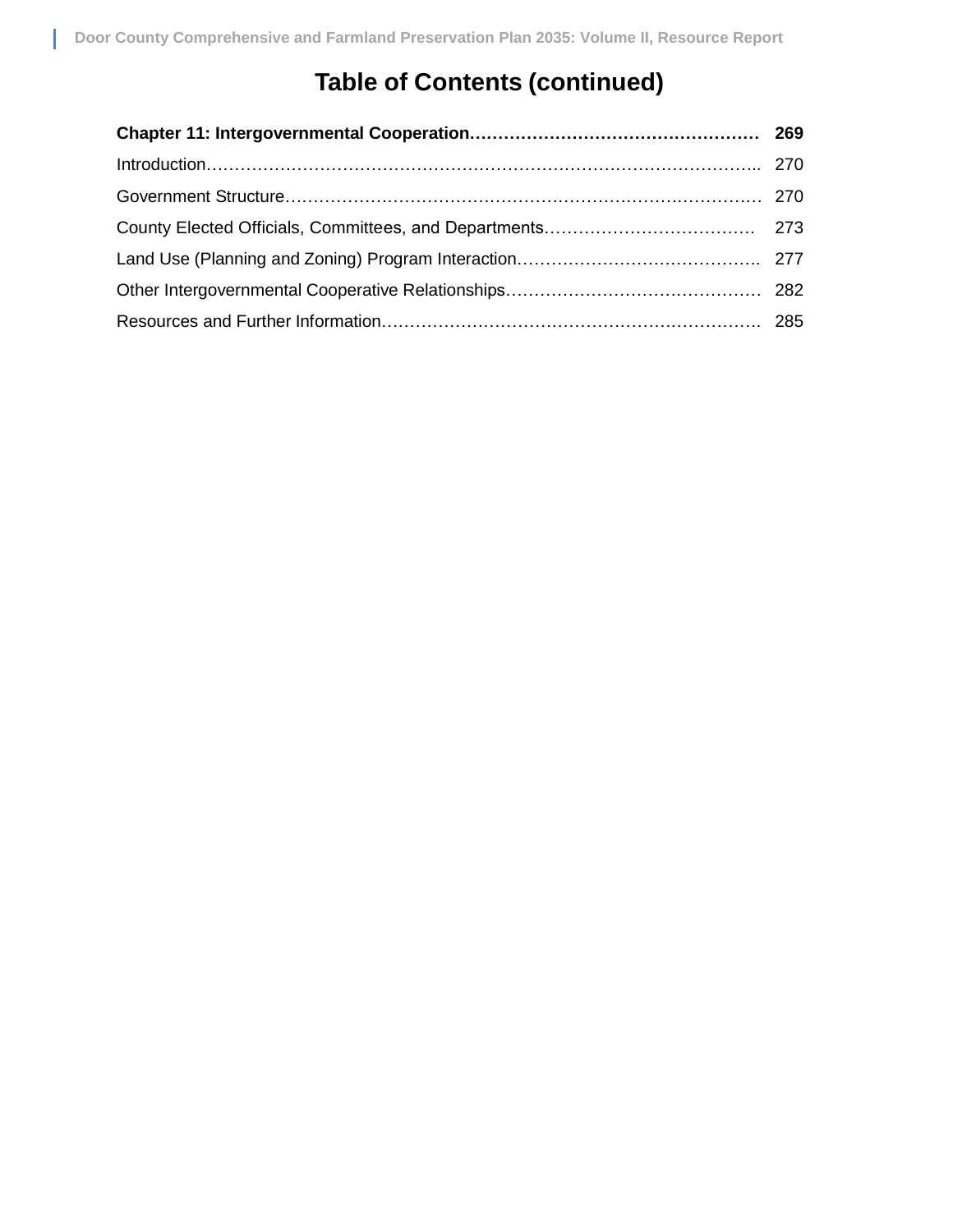# **CHAPTER 1: INTRODUCTION**

I